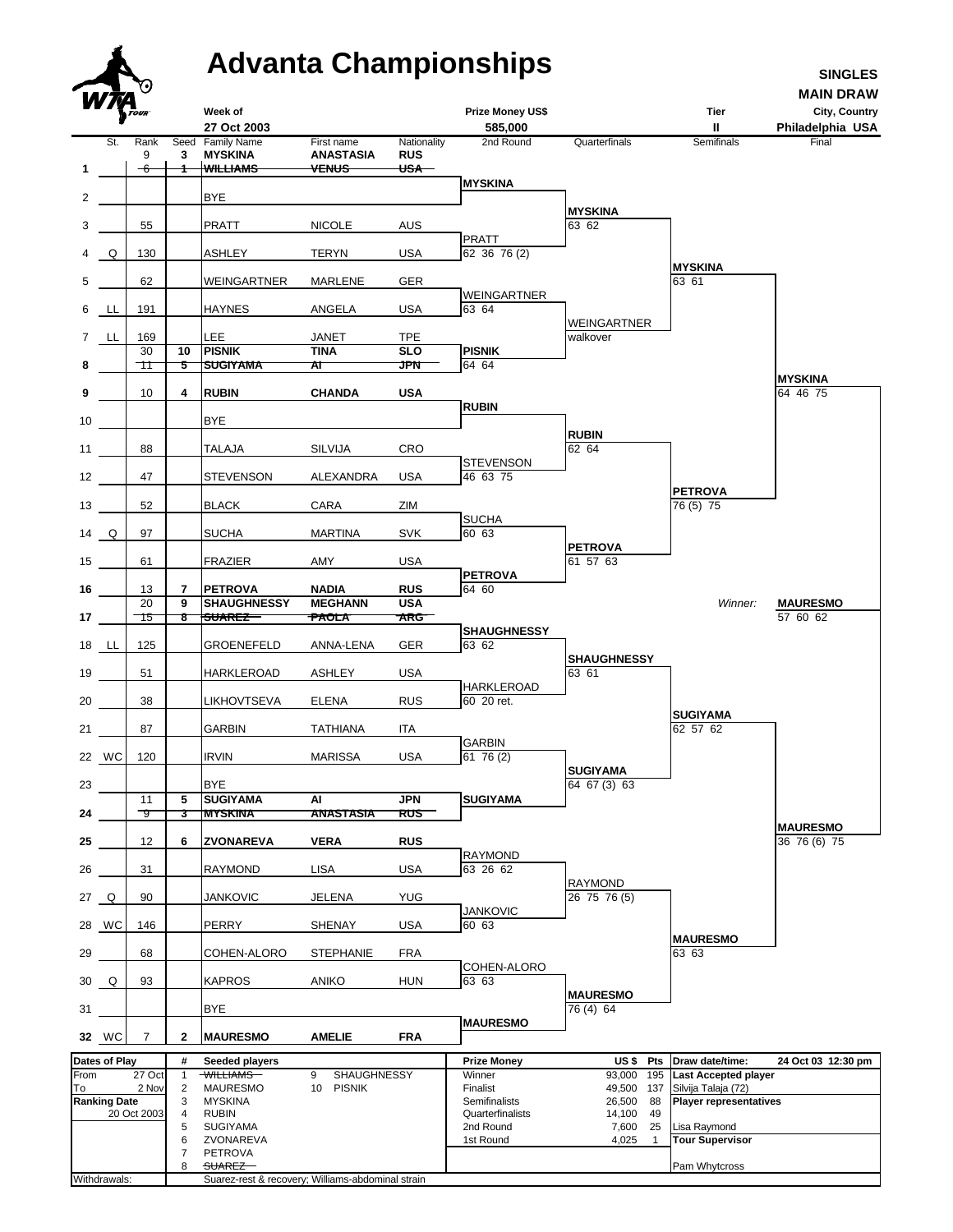

| <b>Dates of Play</b> |             | # | <b>Seeded teams</b> | <b>Prize Monev</b>   | US \$/team | Pts Draw date/time:<br>26 Oct 03 12:30 pm |
|----------------------|-------------|---|---------------------|----------------------|------------|-------------------------------------------|
| From                 | 27 Oct      |   | <b>NAVRATILOVA</b>  | Winners              |            | 29,000 195 Last Accepted team             |
| l To                 | 2 Nov       |   | <b>RAYMOND</b>      | <b>Finalists</b>     |            | 15,600 137 Kapros/Rampre (673)            |
| <b>Ranking Date</b>  |             |   | HUBER               | <b>Semifinalists</b> | 8.400      | 88 Player representatives                 |
|                      | 20 Oct 2003 |   | <b>SUGIYAMA</b>     | 2nd Round            | 4.500      | 49 Shenay Perry                           |
|                      |             |   | <b>BLACK</b>        | 1st Round            | 2.400      | Petra Rampre                              |
|                      |             |   | <b>STUBBS</b>       |                      |            | Tour Supervisor                           |
|                      |             |   | PRATT               |                      |            |                                           |
|                      |             |   | <b>SHAUGHNESSY</b>  |                      |            | <b>Pam Whytcross</b>                      |
| Withdrawals:         |             |   |                     |                      |            |                                           |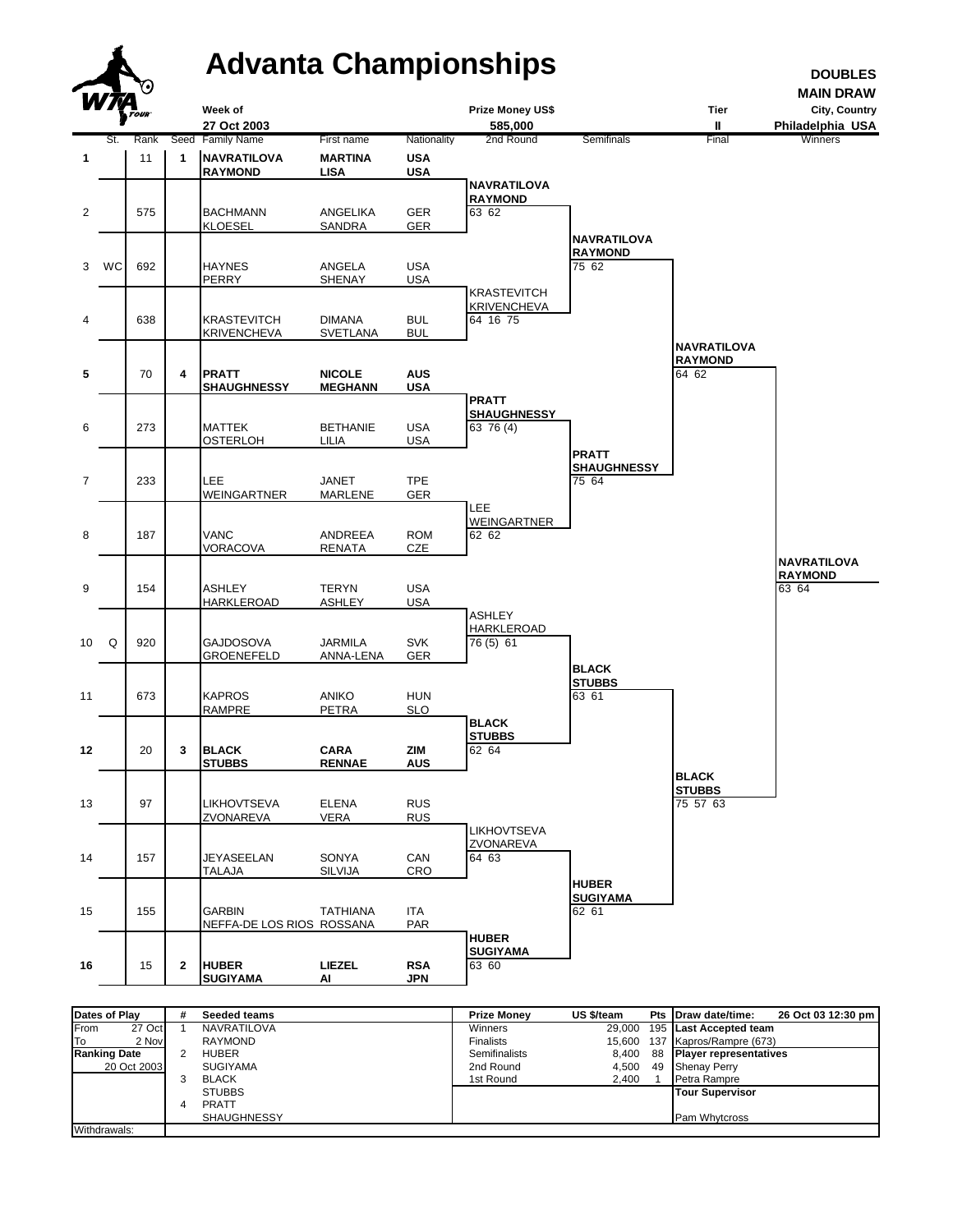## **Advanta Championships SINGLES**

|                                    | Δ             |                 |                         | <b>Advanta Championships</b>             |                              |                          |                                 |                             |                                                | <b>SINGLES</b>                                         |
|------------------------------------|---------------|-----------------|-------------------------|------------------------------------------|------------------------------|--------------------------|---------------------------------|-----------------------------|------------------------------------------------|--------------------------------------------------------|
|                                    |               | 7.)<br>TOUR     |                         | Week of<br>27 Oct 2003                   |                              |                          | Prize Money US\$<br>585,000     |                             | <b>Tier</b><br>Ш                               | <b>QUALIFYING</b><br>City, Country<br>Philadelphia USA |
|                                    | St.           | Rank            | Seed                    | <b>Family Name</b>                       | First name                   | Nationality              | 2nd Round                       | Finals                      | Qualifiers                                     |                                                        |
| 1                                  |               | 90              | 1                       | <b>JANKOVIC</b>                          | <b>JELENA</b>                | <b>YUG</b>               |                                 |                             |                                                |                                                        |
|                                    | 2 WC          | 259             |                         | LIU                                      | AMBER                        | <b>USA</b>               | <b>JANKOVIC</b><br>62 26 61     |                             |                                                |                                                        |
|                                    |               | 221             |                         | <b>BACHMANN</b>                          |                              | GER                      |                                 | <b>JANKOVIC</b><br>63 46 75 |                                                |                                                        |
| 3                                  |               |                 |                         |                                          | ANGELIKA                     |                          | <b>BACHMANN</b>                 |                             |                                                |                                                        |
| 4                                  |               | 186             |                         | VANC                                     | ANDREEA                      | <b>ROM</b>               | 63 26 63                        |                             | <b>JANKOVIC</b>                                |                                                        |
| 5                                  |               | 605             |                         | <b>KENOYER</b>                           | <b>JODI</b>                  | <b>USA</b>               | <b>SKAVRONSKAIA</b>             |                             | 61 62                                          |                                                        |
| 6                                  | WC            | 181             |                         | SKAVRONSKAIA                             | <b>LIOUDMILA</b>             | <b>RUS</b>               | 63 62                           | <b>GROENEFELD</b>           |                                                |                                                        |
|                                    | 7 WC          | 322             |                         | PETERSON                                 | JEWEL                        | <b>USA</b>               |                                 | 63 67 (4) 63                |                                                |                                                        |
| 8                                  |               | 125             | 5                       | <b>GROENEFELD</b>                        | <b>ANNA-LENA</b>             | <b>GER</b>               | <b>GROENEFELD</b><br>64 62      |                             |                                                |                                                        |
| 9                                  |               | 93              | $\mathbf{2}$            | <b>KAPROS</b>                            | <b>ANIKO</b>                 | <b>HUN</b>               |                                 |                             |                                                |                                                        |
| 10                                 |               | 379             |                         | UBEROI                                   | <b>SHIKHA</b>                | <b>USA</b>               | <b>KAPROS</b><br>62 63          |                             |                                                |                                                        |
| 11                                 |               | 250             |                         | DABEK                                    | TIFFANY                      | <b>USA</b>               |                                 | <b>KAPROS</b><br>60 63      |                                                |                                                        |
|                                    |               |                 |                         |                                          |                              |                          | <b>KRIVENCHEVA</b>              |                             |                                                |                                                        |
| 12                                 |               | 222             |                         | <b>KRIVENCHEVA</b>                       | <b>SVETLANA</b>              | <b>BUL</b>               | 26 63 63                        |                             | <b>KAPROS</b>                                  |                                                        |
| 13                                 |               | SR248           |                         | JAGIENIAK                                | KAROLINA                     | <b>FRA</b>               | <b>GAJDOSOVA</b>                |                             | 62 62                                          |                                                        |
| 14                                 |               | 210             |                         | GAJDOSOVA                                | <b>JARMILA</b>               | <b>SVK</b>               | 61 61                           | <b>GAJDOSOVA</b>            |                                                |                                                        |
| 15                                 |               | 157             |                         | NEFFA-DE LOS RIOS                        | <b>ROSSANA</b>               | PAR                      | NEFFA-DE LOS RIOS               | 63 61                       |                                                |                                                        |
| 16                                 |               | 131             | $\overline{\mathbf{r}}$ | <b>MATTEK</b>                            | <b>BETHANIE</b>              | <b>USA</b>               | 63 26 75                        |                             |                                                |                                                        |
| 17                                 |               | 97              | 3                       | <b>SUCHA</b>                             | <b>MARTINA</b>               | <b>SVK</b>               |                                 |                             |                                                |                                                        |
| 18                                 |               | 226             |                         | KRASTEVITCH                              | <b>DIMANA</b>                | <b>BUL</b>               | <b>SUCHA</b><br>76 (2) 46 64    |                             |                                                |                                                        |
| 19                                 |               | 175             |                         | OSTERLOH                                 | LILIA                        | <b>USA</b>               |                                 | <b>SUCHA</b><br>60, 60      |                                                |                                                        |
| 20                                 |               | 374             |                         | JEYASEELAN                               | SONYA                        | CAN                      | <b>OSTERLOH</b><br>64 26 64     |                             |                                                |                                                        |
| 21                                 |               | 737             |                         | CORREA                                   | <b>MARIANA</b>               | USA                      |                                 |                             | <b>SUCHA</b><br>61 61                          |                                                        |
|                                    |               |                 |                         |                                          |                              |                          | <b>HAYNES</b>                   |                             |                                                |                                                        |
| 22                                 |               | 191             |                         | <b>HAYNES</b>                            | ANGELA                       | <b>USA</b>               | 64 61                           | <b>HAYNES</b>               |                                                |                                                        |
| 23                                 |               | 238             |                         | RAMPRE                                   | PETRA                        | <b>SLO</b>               | <b>VORACOVA</b>                 | 36 62 61                    |                                                |                                                        |
| 24                                 | <b>ALT</b>    | 133<br>507      | 8                       | <b>VORACOVA</b><br><b>UBEROI</b>         | <b>RENATA</b><br><b>NEHA</b> | <b>CZE</b><br><b>USA</b> | 61 61                           |                             |                                                |                                                        |
| 25                                 |               | <del>-112</del> |                         | <del>SNYDER-</del>                       | <b>TARA</b>                  | <del>USA</del> ⊤         |                                 |                             |                                                |                                                        |
| 26                                 |               | 168             |                         | <b>KLOESEL</b>                           | <b>SANDRA</b>                | GER                      | <b>KLOESEL</b><br>60 36 63      |                             |                                                |                                                        |
| 27                                 |               | 169             |                         | LEE                                      | <b>JANET</b>                 | <b>TPE</b>               |                                 | <b>LEE</b><br>76 (10) 36 62 |                                                |                                                        |
| 28                                 |               | 310             |                         | FOLDENYI                                 | ANNA                         | <b>HUN</b>               | <b>LEE</b><br>61 62             |                             |                                                |                                                        |
| 29                                 |               | 633             |                         | HYNDMAN                                  | <b>KELLEY</b>                | <b>USA</b>               |                                 |                             | <b>ASHLEY</b><br>62 63                         |                                                        |
|                                    | 30 WC         | NR.             |                         | ZORICIC                                  | <b>KATARINA</b>              | CAN                      | <b>ZORICIC</b><br>64 64         |                             |                                                |                                                        |
|                                    |               |                 |                         |                                          |                              |                          |                                 | <b>ASHLEY</b>               |                                                |                                                        |
| 31                                 |               | 525             |                         | LEPCHENKO                                | VARVARA                      | <b>USA</b>               | <b>ASHLEY</b>                   | 61 60                       |                                                |                                                        |
| 32                                 |               | 130             | 6                       | <b>ASHLEY</b>                            | <b>TERYN</b>                 | <b>USA</b>               | 61 62                           |                             |                                                |                                                        |
| From                               | Dates of Play | 24 Oct          | #<br>$\mathbf{1}$       | <b>Seeded players</b><br><b>JANKOVIC</b> |                              |                          | <b>Prize Money</b><br>Finalists | US\$ Pts<br>2,150 6.75      | Draw date/time:<br><b>Last Accepted player</b> | 23 Oct 03 4:30pm                                       |
| To                                 |               | 26 Oct          | $\overline{2}$          | <b>KAPROS</b>                            |                              |                          | 2nd Round                       | 1,150<br>4                  | Mariana Correa (741)                           |                                                        |
| <b>Ranking Date</b><br>20 Oct 2003 |               |                 | 3<br>4                  | <b>SUCHA</b><br><del>SNYDER</del>        |                              |                          | 1st Round                       | 625<br>$\mathbf{1}$         | <b>Player representative</b>                   |                                                        |
|                                    |               |                 | 5                       | GROENEFELD                               |                              |                          |                                 |                             | Mariana Correa                                 |                                                        |
|                                    |               |                 | 6<br>7                  | ASHLEY<br><b>MATTEK</b>                  |                              |                          |                                 |                             | <b>Tour Supervisor</b>                         |                                                        |
|                                    |               |                 | 8                       | <b>VORACOVA</b>                          |                              |                          |                                 |                             | Pam Whytcross                                  |                                                        |
| Withdrawals:                       |               |                 |                         | Snyder-still in USTA \$50K               |                              |                          |                                 |                             |                                                |                                                        |